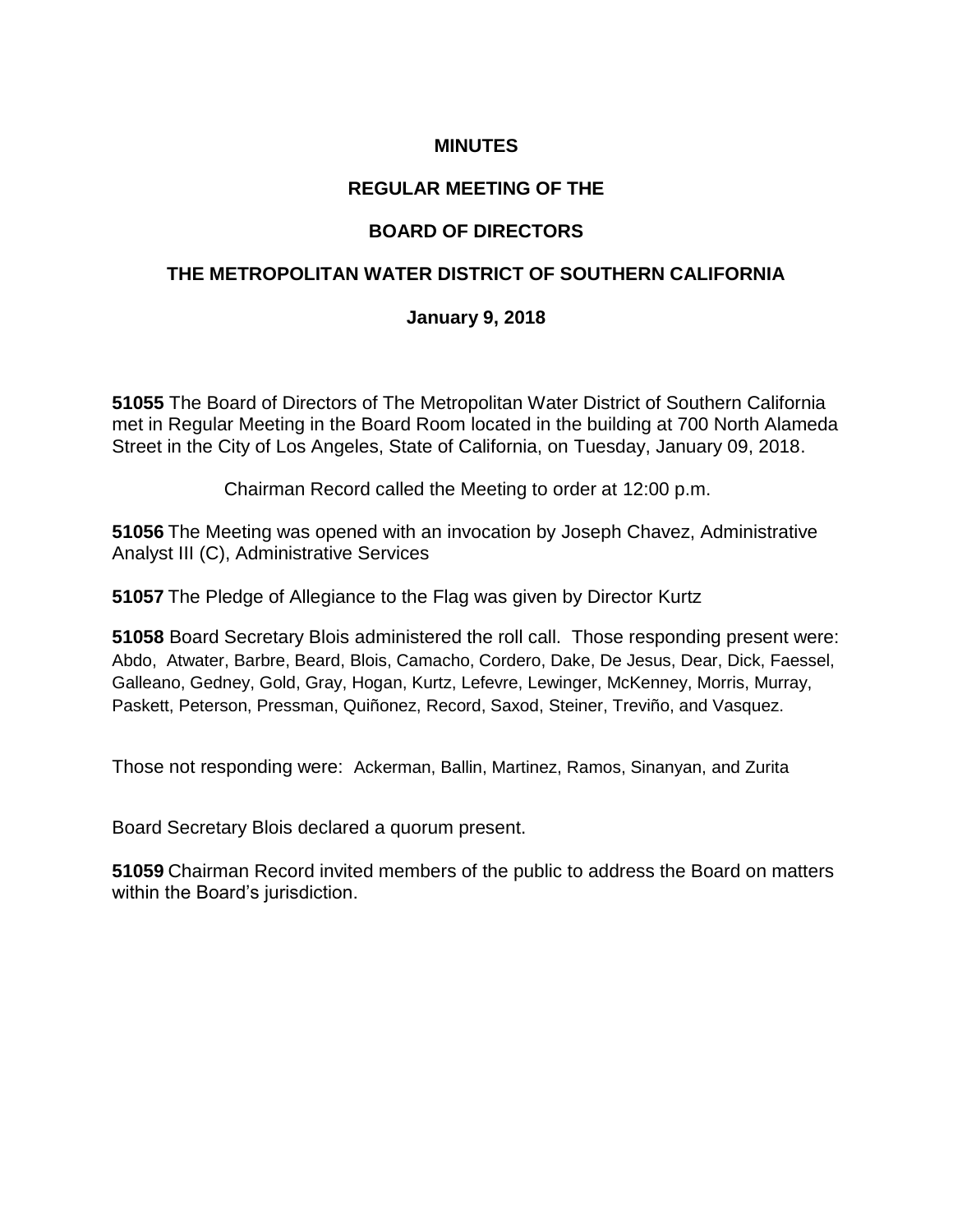**51060** The Minutes of the Meeting of December 12, 2017 had been provided to each Director.

Director Camacho moved, seconded by Director Treviño that the Board approve the foregoing Minutes.

Chairman Record called for a vote to approve the Minutes of the Meeting of December 12, 2017.

The following is a record of the vote:

| Record of Vote on Item 5A:              |              |                 |                           |     |          |           |                |         |                |
|-----------------------------------------|--------------|-----------------|---------------------------|-----|----------|-----------|----------------|---------|----------------|
|                                         | Total        |                 |                           |     | Yes      |           | No             |         | <b>Abstain</b> |
| <b>Member Agency</b>                    | <b>Votes</b> | <b>Director</b> | <b>Present</b>            | Yes | Vote     | <b>No</b> | Vote           | Abstain | Vote           |
| Anaheim                                 |              | 4299 Faessel    | X                         | x   | 4299     |           | $\overline{0}$ |         | 0              |
| <b>Beverly Hills</b>                    |              | 3190 Pressman   | X                         | x   | 3190     |           | $\overline{0}$ |         | 0              |
| <b>Burbank</b>                          |              | 2299 Ramos      |                           |     | $\Omega$ |           | $\mathbf 0$    |         | 0              |
| Calleguas Municipal Water District      |              | 9845 Blois      | x                         | x   | 9845     |           | $\Omega$       |         | 0              |
| Central Basin Municipal Water Distri    |              | 13838 Gedney    | $\pmb{\times}$            | x   | 6919     |           | $\overline{0}$ |         | $\overline{0}$ |
|                                         |              | Vasquez         | $\mathsf{x}$              | x   | 6919     |           | $\Omega$       |         | $\overline{0}$ |
|                                         |              |                 | Subtotal:                 |     | 13838    |           | 0              |         | $\overline{0}$ |
| Compton                                 |              | 423 Zurita      |                           |     | $\Omega$ |           | $\overline{0}$ |         | $\overline{0}$ |
| <b>Eastern Municipal Water District</b> |              | 7324 Record     | x                         | x   | 7324     |           | $\Omega$       |         | $\Omega$       |
| Foothill Municipal Water District       |              | 1757 Atwater    | X                         | x   | 1757     |           | $\Omega$       |         | $\overline{0}$ |
| Fullerton                               |              | 1876 Beard      | X                         | x   | 1876     |           | $\Omega$       |         | 0              |
| Glendale                                |              | 3003 Sinanyan   |                           |     | 0        |           | $\overline{0}$ |         | $\overline{0}$ |
| <b>Inland Empire Utilities Agency</b>   |              | 10353 Camacho   | x                         | x   | 10353    |           | $\Omega$       |         | $\overline{0}$ |
| Las Virgenes                            |              | 2417 Peterson   | $\pmb{\times}$            | x   | 2417     |           | $\overline{0}$ |         | $\mathbf 0$    |
| Long Beach                              |              | 4770 Cordero    | X                         | x   | 4770     |           | $\overline{0}$ |         | $\mathbf 0$    |
| Los Angeles                             | 55495 Dake   |                 | $\pmb{\times}$            | x   | 11099    |           | $\mathbf 0$    |         | $\overline{O}$ |
|                                         |              | Gold            | $\boldsymbol{\mathsf{x}}$ | X   | 11099    |           | $\Omega$       |         | 0              |
|                                         |              | Murray          | $\pmb{\times}$            | x   | 11099    |           | $\overline{0}$ |         | $\overline{0}$ |
|                                         |              | Paskett         | X                         | x   | 11099    |           | $\Omega$       |         | 0              |
|                                         |              | Quiñonez        | $\mathsf{x}$              | x   | 11099    |           | $\overline{O}$ |         | $\overline{0}$ |
|                                         |              |                 | Subtotal:                 |     | 55495    |           | $\overline{0}$ |         | 0              |
| Municipal Water Dist. of Orange Cou     |              | 46742 Ackerman  |                           |     | $\Omega$ |           | $\overline{0}$ |         | $\overline{0}$ |
|                                         |              | <b>Barbre</b>   | X                         | x   | 15581    |           | $\Omega$       |         | $\overline{0}$ |
|                                         |              | <b>Dick</b>     | $\pmb{\times}$            | x   | 15581    |           | $\mathbf 0$    |         | $\mathbf 0$    |
|                                         |              | <b>McKenney</b> | $\pmb{\times}$            | x   | 15581    |           | $\mathbf 0$    |         | $\overline{0}$ |
|                                         |              |                 | Subtotal:                 |     | 46742    |           | $\Omega$       |         | 0              |
| Pasadena                                |              | 2874 Kurtz      | x                         | x   | 2874     |           | $\overline{0}$ |         | $\overline{O}$ |
| San Diego County Water Authority        |              | 47643 Hogan     | $\pmb{\times}$            | x   | 11911    |           | $\Omega$       |         | 0              |
|                                         |              | Lewinger        | X                         | x   | 11911    |           | $\overline{O}$ |         | $\overline{0}$ |
|                                         |              | Saxod           | X                         | X   | 11911    |           | $\overline{0}$ |         | 0              |
|                                         |              | <b>Steiner</b>  | $\mathsf{x}$              | X   | 11911    |           | $\overline{0}$ |         | $\overline{0}$ |
|                                         |              |                 | Subtotal:                 |     | 47643    |           | $\Omega$       |         | $\overline{0}$ |
| San Fernando                            |              | 184 Ballin      |                           |     | 0        |           | $\mathbf 0$    |         | $\mathbf 0$    |
| San Marino                              |              | 621 Morris      | x                         | x   | 621      |           | $\overline{0}$ |         | $\overline{O}$ |
| Santa Ana                               |              | 2503 Martinez   |                           |     | $\Omega$ |           | $\overline{0}$ |         | 0              |
| Santa Monica                            |              | 3422 Abdo       | X                         | x   | 3422     |           | $\Omega$       |         | 0              |
| Three Valleys Municipal Water Distrio   |              | 6510 De Jesus   | X                         | x   | 6510     |           | $\overline{0}$ |         | 0              |
| Torrance                                |              | 2755 Lefevre    | x                         | x   | 2755     |           | $\overline{0}$ |         | 0              |
| Upper San Gabriel Valley Mun. Wat.      |              | 9869 Treviño    | X                         | x   | 9869     |           | $\overline{0}$ |         | 0              |
| West Basin Municipal Water District     | 18664 Dear   |                 | $\pmb{\times}$            | x   | 9332     |           | $\overline{O}$ |         | 0              |
|                                         |              | Gray            | $\pmb{\times}$            | x   | 9332     |           | $\overline{0}$ |         | 0              |
|                                         |              |                 | Subtotal:                 |     | 18664    |           | $\overline{O}$ |         | $\overline{0}$ |
| Western Municipal Water District        |              | 9821 Galleano   | X                         | x   | 9821     |           | $\overline{0}$ |         | $\overline{0}$ |
| Total                                   | 272497       |                 |                           |     | 264085   |           | $\Omega$       |         | $\Omega$       |
| Absent                                  | 8412         |                 |                           |     |          |           |                |         |                |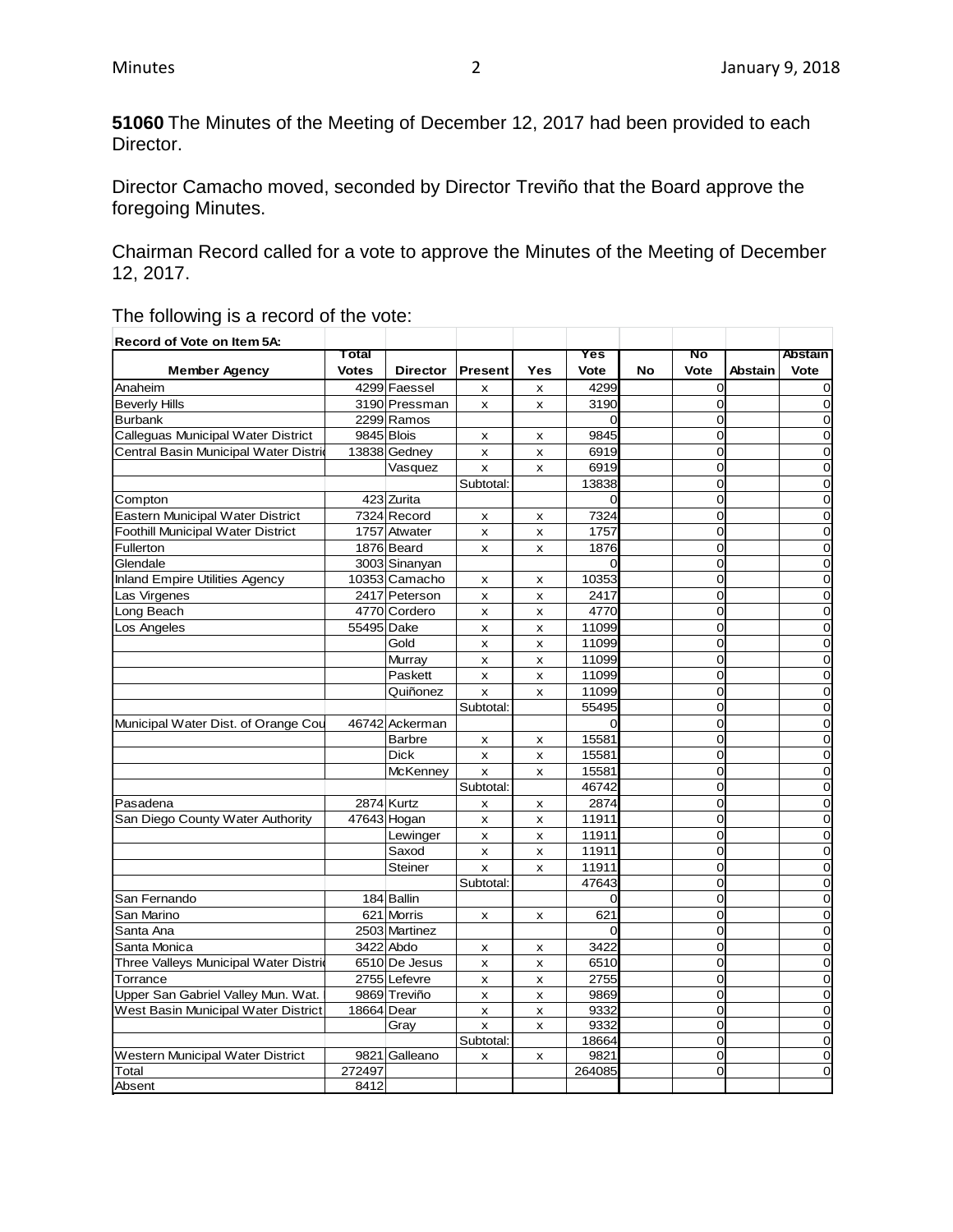The motion to approve the Minutes of December 12, 2017, passed by a vote of 264,085 ayes; and 8,412 absent.

**51061** A written report of events attended by Directors at Metropolitan's expense during the month of December was distributed.

Director Lefevre added that he attended a California WaterFix Industry Day meeting in Sacramento in early December.

**51062** Chairman Record announced the addition of Director Paskett to the Audit and Ethics committee. Director Dake motioned and seconded by Director Murray that Director Paskett be added as a member of the Audit and Ethics committee. The following is a record of the vote: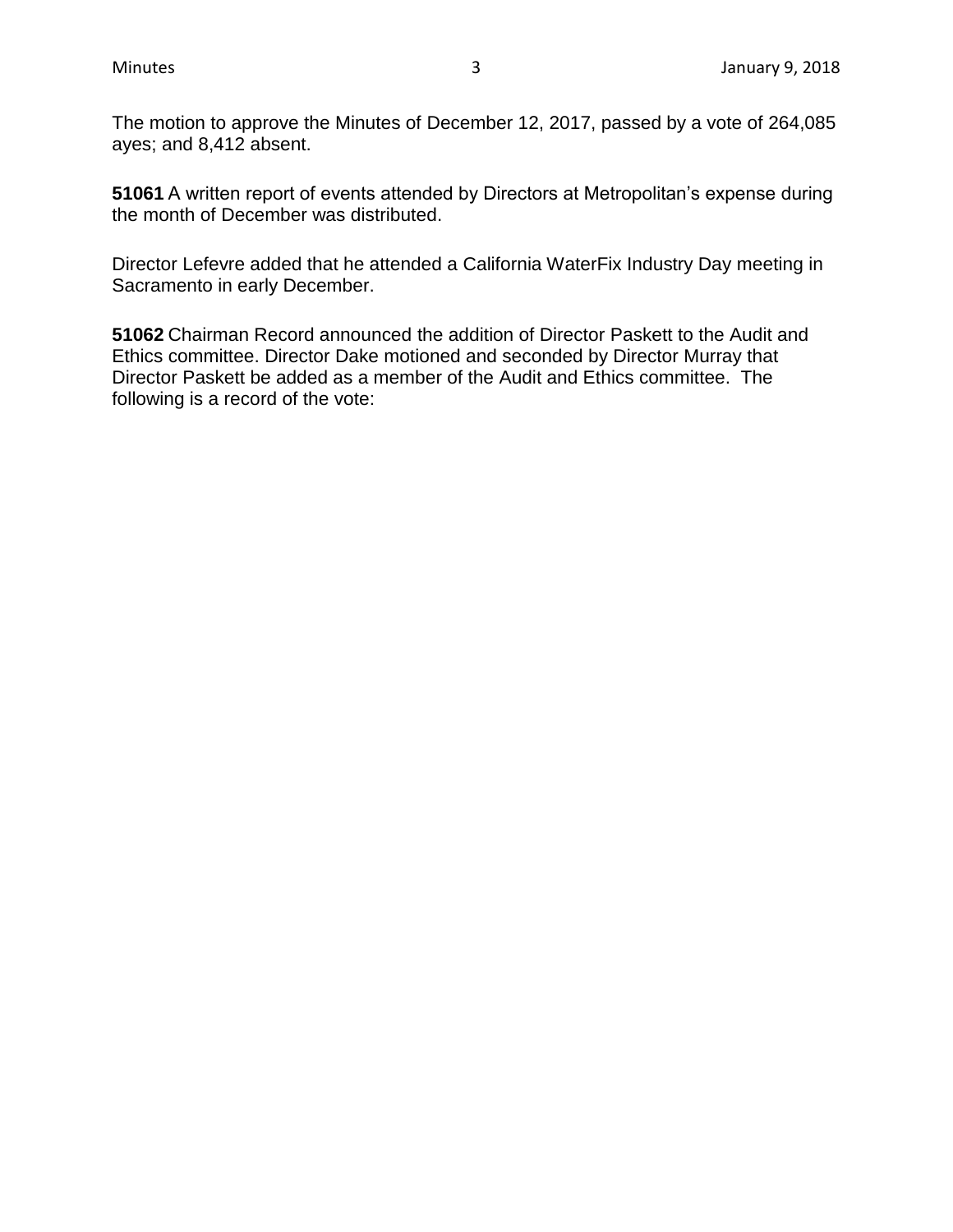| Record of Vote on Item 5C:               |              |                 |                           |                |          |    |                |                |                |
|------------------------------------------|--------------|-----------------|---------------------------|----------------|----------|----|----------------|----------------|----------------|
|                                          | Total        |                 |                           |                | Yes      |    | No             |                | <b>Abstain</b> |
| <b>Member Agency</b>                     | <b>Votes</b> | <b>Director</b> | <b>Present</b>            | Yes            | Vote     | No | <b>Vote</b>    | <b>Abstain</b> | Vote           |
| Anaheim                                  |              | 4299 Faessel    | х                         | X              | 4299     |    | $\mathbf 0$    |                | 0              |
| <b>Beverly Hills</b>                     |              | 3190 Pressman   | X                         | $\mathsf{x}$   | 3190     |    | $\overline{0}$ |                | $\overline{0}$ |
| <b>Burbank</b>                           |              | 2299 Ramos      |                           |                | $\Omega$ |    | $\Omega$       |                | $\Omega$       |
| Calleguas Municipal Water District       | 9845 Blois   |                 | x                         | x              | 9845     |    | $\overline{0}$ |                | 0              |
| Central Basin Municipal Water Distri     |              | 13838 Gedney    | x                         | x              | 6919     |    | 0              |                | $\Omega$       |
|                                          |              | Vasquez         | x                         | x              | 6919     |    | $\Omega$       |                | 0              |
|                                          |              |                 | Subtotal:                 |                | 13838    |    | $\overline{0}$ |                | $\overline{0}$ |
| Compton                                  |              | 423 Zurita      |                           |                | $\Omega$ |    | $\Omega$       |                | $\mathbf 0$    |
| Eastern Municipal Water District         |              | 7324 Record     | x                         | x              | 7324     |    | $\overline{O}$ |                | $\overline{0}$ |
| <b>Foothill Municipal Water District</b> |              | 1757 Atwater    | X                         | x              | 1757     |    | $\overline{0}$ |                | 0              |
| Fullerton                                |              | 1876 Beard      | X                         | X              | 1876     |    | $\Omega$       |                | $\overline{0}$ |
| Glendale                                 |              | 3003 Sinanyan   |                           |                | $\Omega$ |    | $\overline{0}$ |                | $\overline{0}$ |
| <b>Inland Empire Utilities Agency</b>    |              | 10353 Camacho   | x                         | x              | 10353    |    | $\overline{0}$ |                | $\overline{0}$ |
| Las Virgenes                             |              | 2417 Peterson   | X                         | $\pmb{\times}$ | 2417     |    | 0              |                | $\mathbf 0$    |
| Long Beach                               |              | 4770 Cordero    | x                         | x              | 4770     |    | $\overline{0}$ |                | $\overline{0}$ |
| Los Angeles                              | 55495 Dake   |                 | x                         | x              | 11099    |    | $\mathbf 0$    |                | 0              |
|                                          |              | Gold            | x                         | x              | 11099    |    | $\Omega$       |                | $\mathbf 0$    |
|                                          |              | Murray          | x                         | x              | 11099    |    | 0              |                | 0              |
|                                          |              | Paskett         | X                         | X              | 11099    |    | 0              |                | $\overline{0}$ |
|                                          |              | Quiñonez        | $\pmb{\times}$            | x              | 11099    |    | $\overline{O}$ |                | $\overline{0}$ |
|                                          |              |                 | Subtotal:                 |                | 55495    |    | $\mathbf 0$    |                | $\overline{0}$ |
| Municipal Water Dist. of Orange Cou      |              | 46742 Ackerman  |                           |                | $\Omega$ |    | $\overline{0}$ |                | $\overline{0}$ |
|                                          |              | Barbre          | x                         | x              | 15581    |    | 0              |                | $\overline{0}$ |
|                                          |              | Dick            | $\boldsymbol{\mathsf{x}}$ | x              | 15581    |    | 0              |                | $\Omega$       |
|                                          |              | McKenney        | x                         | $\pmb{\times}$ | 15581    |    | $\overline{0}$ |                | $\mathbf 0$    |
|                                          |              |                 | Subtotal:                 |                | 46742    |    | $\Omega$       |                | $\mathbf 0$    |
| Pasadena                                 |              | 2874 Kurtz      | x                         | x              | 2874     |    | $\Omega$       |                | 0              |
| San Diego County Water Authority         |              | 47643 Hogan     | x                         | x              | 11911    |    | 0              |                | $\overline{0}$ |
|                                          |              | Lewinger        | x                         | x              | 11911    |    | 0              |                | $\overline{0}$ |
|                                          |              | Saxod           | x                         | x              | 11911    |    | $\overline{0}$ |                | $\overline{0}$ |
|                                          |              | Steiner         | $\mathsf{x}$              | x              | 11911    |    | $\Omega$       |                | $\overline{0}$ |
|                                          |              |                 | Subtotal:                 |                | 47643    |    | $\Omega$       |                | $\overline{0}$ |
| San Fernando                             |              | 184 Ballin      |                           |                | 0        |    | $\overline{0}$ |                | $\overline{0}$ |
| San Marino                               |              | 621 Morris      | X                         | x              | 621      |    | $\overline{0}$ |                | $\overline{0}$ |
| Santa Ana                                |              | 2503 Martinez   |                           |                | $\Omega$ |    | $\overline{0}$ |                | $\overline{0}$ |
| Santa Monica                             |              | 3422 Abdo       | x                         | x              | 3422     |    | $\Omega$       |                | 0              |
| Three Valleys Municipal Water Distri     |              | 6510 De Jesus   | X                         | x              | 6510     |    | $\Omega$       |                | $\overline{0}$ |
| Torrance                                 |              | 2755 Lefevre    | X                         | X              | 2755     |    | $\overline{O}$ |                | $\mathbf 0$    |
| Upper San Gabriel Valley Mun. Wat.       |              | 9869 Treviño    | $\boldsymbol{\mathsf{x}}$ | X              | 9869     |    | $\mathbf 0$    |                | $\overline{0}$ |
| West Basin Municipal Water District      | 18664 Dear   |                 | x                         | x              | 9332     |    | $\Omega$       |                | $\Omega$       |
|                                          |              | Gray            | X                         | x              | 9332     |    | 0              |                | $\mathbf 0$    |
|                                          |              |                 | Subtotal:                 |                | 18664    |    | $\overline{O}$ |                | $\overline{0}$ |
| Western Municipal Water District         |              | 9821 Galleano   | x                         | x              | 9821     |    | 0              |                | 0              |
| Total                                    | 272497       |                 |                           |                | 264085   |    | $\Omega$       |                | 0              |
| Absent                                   | 8412         |                 |                           |                |          |    |                |                |                |

The motion to add Director Paskett to the Audit and Ethics committee, passed by a vote of 264,085 ayes; and 8,412 absent.

**51063** Chairman Record referred to his written monthly report, which was distributed to the Board.

**51064** Regarding matters relating to Metropolitan's operations and activities, General Manager Kightlinger welcomed Metropolitan's new Chief Administrative Officer Shane Chapman and thanked Feedy Mares for his assistance in the transition.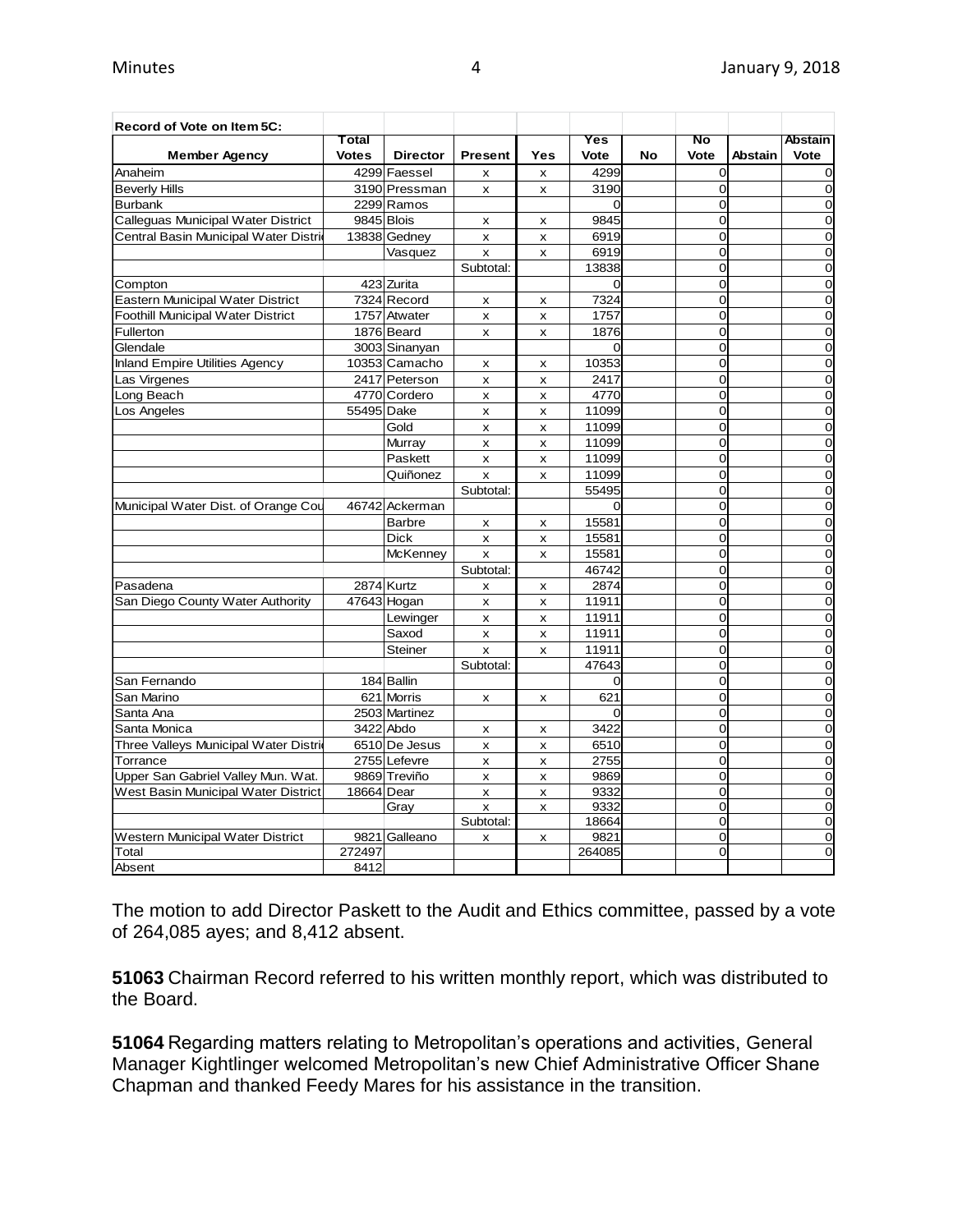General Manager Kightlinger reminded Board Members that on January 24, 2017 Metropolitan will be testing the Metropolitan Alert system. Lastly, he introduced a video produced by Metropolitan's External Affairs group on accomplishments of 2017.

Additional information on the General Manager's activities may be found in his written monthly report.

**51065** General Counsel Scully referred to her written monthly report, which was distributed to the Board.

**51066** General Auditor Riss referred to his written monthly report, which was distributed to the Board. He also announced that on January 17, 2018 four Board Members will be interviewing and recommending to the Audit and Ethics committee an external auditor to provide services for the next two years.

**51067** Interim Ethics Officer Riss referred to his written monthly report, which was distributed to the Board.

**51068** Chairman Record called for a vote to approve Consent Calendar Item 7-1 and 7- 2 **(M.I. 51069 through 51070**).

Director Morris moved, seconded by Director Paskett, that the Board approve the Consent Calendar Items 7-1 and 7-2 (**M.I. 51069 through 51070 )** as follows:

**51069** Adopt CEQA determination that, that the proposed action is categorically exempt, appropriate \$320,000; and authorize construction to replace the roofs on two buildings at the Eagle Rock Control Center as set forth in Agenda Item 7-1 board letter.

**51070** Adopt the CEQA determination that the proposed action has been previously addressed in the certified Final EIR, findings, SOC, and MMRP, and that no further environmental analysis or documentation is required, and

- a. Appropriate \$1.45 million;
- b. Award \$332,939 procurement contract to North South Machinery to furnish a hydraulic press brake;
- c. Award \$374,359 procurement contract to Flow International Corp. to furnish a water jet cutting system; and
- d. Authorize increase of \$200,000 to an agreement with Richard Brady & Associates, for a new not-to-exceed total of \$446,000, for the La Verne Shops Upgrades, as set forth in Agenda Item 7-2 board letter.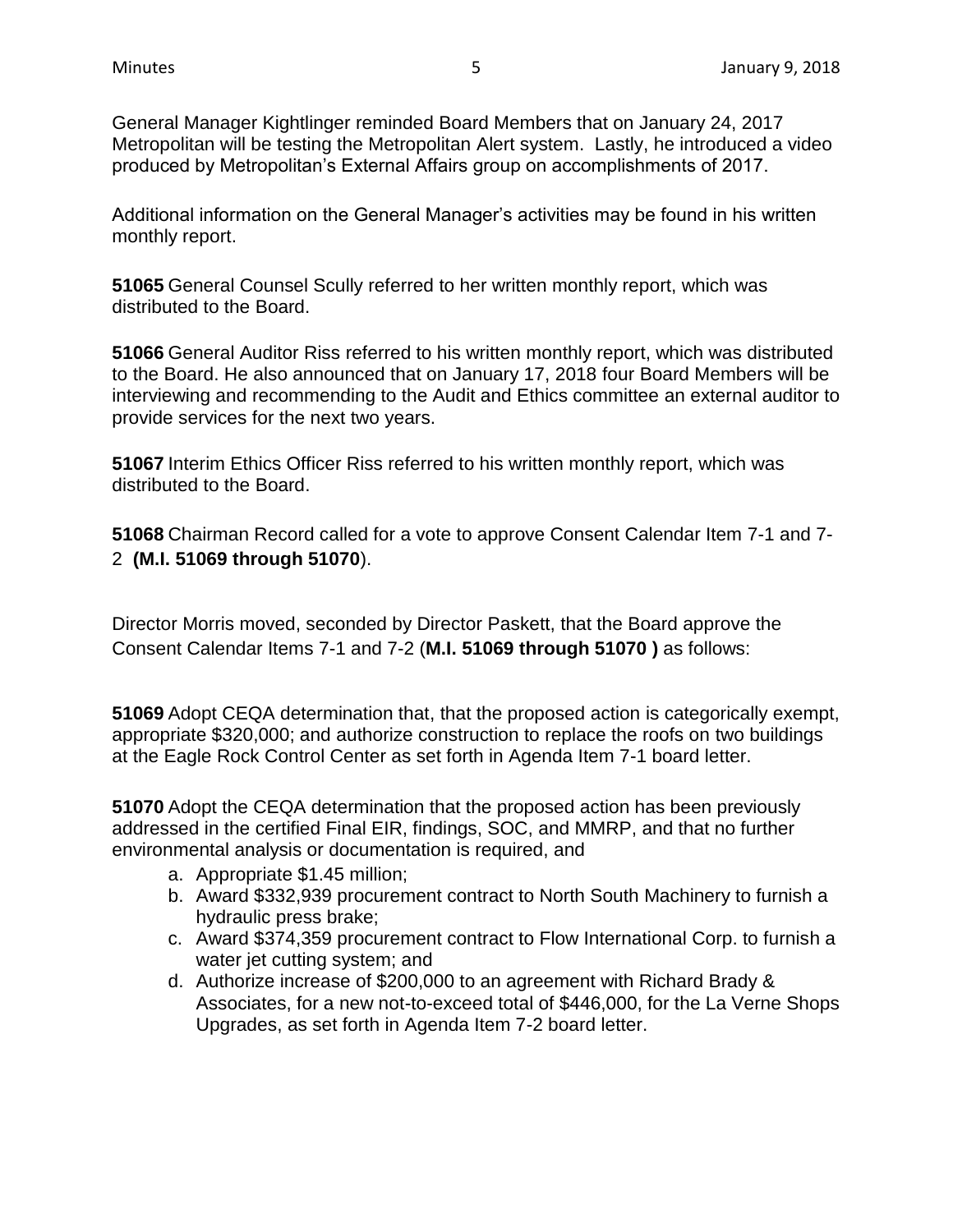# The following is a record of the vote:

| Record of Vote on Item 7-1 and 7-2:      |              |                 |                           |     |                |    |                |                |                |
|------------------------------------------|--------------|-----------------|---------------------------|-----|----------------|----|----------------|----------------|----------------|
|                                          | Total        |                 |                           |     | Yes            |    | No             |                | <b>Abstain</b> |
| <b>Member Agency</b>                     | <b>Votes</b> | <b>Director</b> | <b>Present</b>            | Yes | Vote           | No | Vote           | <b>Abstain</b> | Vote           |
| Anaheim                                  |              | 4299 Faessel    | X                         | X   | 4299           |    | $\mathbf 0$    |                | $\Omega$       |
| <b>Beverly Hills</b>                     |              | 3190 Pressman   | X                         | x   | 3190           |    | $\overline{0}$ |                | $\Omega$       |
| <b>Burbank</b>                           |              | 2299 Ramos      |                           |     | $\overline{0}$ |    | $\overline{0}$ |                | $\mathbf 0$    |
| Calleguas Municipal Water District       |              | 9845 Blois      | x                         | x   | 9845           |    | $\overline{0}$ |                | $\Omega$       |
| Central Basin Municipal Water Distrio    |              | 13838 Gedney    | X                         | X   | 6919           |    | $\Omega$       |                | $\Omega$       |
|                                          |              | Vasquez         | x                         | X   | 6919           |    | $\Omega$       |                | $\Omega$       |
|                                          |              |                 | Subtotal:                 |     | 13838          |    | $\overline{0}$ |                | $\mathbf 0$    |
| Compton                                  |              | 423 Zurita      |                           |     | $\Omega$       |    | $\overline{0}$ |                | $\Omega$       |
| Eastern Municipal Water District         |              | 7324 Record     | $\boldsymbol{\mathsf{x}}$ | x   | 7324           |    | $\Omega$       |                | $\Omega$       |
| <b>Foothill Municipal Water District</b> |              | 1757 Atwater    | x                         | x   | 1757           |    | $\Omega$       |                | $\overline{0}$ |
| Fullerton                                |              | 1876 Beard      | X                         | x   | 1876           |    | 0              |                | $\Omega$       |
| Glendale                                 |              | 3003 Sinanyan   |                           |     | $\Omega$       |    | $\overline{0}$ |                | $\Omega$       |
| <b>Inland Empire Utilities Agency</b>    |              | 10353 Camacho   | X                         | X   | 10353          |    | $\overline{0}$ |                | $\mathbf 0$    |
| Las Virgenes                             |              | 2417 Peterson   | X                         | X   | 2417           |    | $\Omega$       |                | $\mathbf 0$    |
| Long Beach                               |              | 4770 Cordero    | X                         | X   | 4770           |    | $\Omega$       |                | 0              |
| Los Angeles                              | 55495 Dake   |                 | $\pmb{\times}$            | X   | 11099          |    | 0              |                | $\overline{0}$ |
|                                          |              | Gold            | X                         | x   | 11099          |    | $\overline{0}$ |                | $\overline{0}$ |
|                                          |              | Murray          | X                         | x   | 11099          |    | $\Omega$       |                | $\Omega$       |
|                                          |              | Paskett         | x                         | x   | 11099          |    | $\Omega$       |                | $\Omega$       |
|                                          |              | Quiñonez        | $\pmb{\times}$            | x   | 11099          |    | $\overline{0}$ |                | $\overline{0}$ |
|                                          |              |                 | Subtotal:                 |     | 55495          |    | 0              |                | $\mathbf 0$    |
| Municipal Water Dist. of Orange Cou      |              | 46742 Ackerman  |                           |     | $\Omega$       |    | $\Omega$       |                | $\Omega$       |
|                                          |              | <b>Barbre</b>   | x                         | x   | 15581          |    | $\overline{0}$ |                | $\overline{0}$ |
|                                          |              | <b>Dick</b>     | X                         | X   | 15581          |    | 0              |                | 0              |
|                                          |              | <b>McKenney</b> | x                         | x   | 15581          |    | 0              |                | $\Omega$       |
|                                          |              |                 | Subtotal:                 |     | 46742          |    | $\overline{0}$ |                | $\mathbf 0$    |
| Pasadena                                 |              | 2874 Kurtz      | x                         | x   | 2874           |    | $\Omega$       |                | $\Omega$       |
| San Diego County Water Authority         |              | 47643 Hogan     | X                         | X   | 11911          |    | $\Omega$       |                | $\overline{0}$ |
|                                          |              | Lewinger        | x                         | x   | 11911          |    | 0              |                | $\overline{0}$ |
|                                          |              | Saxod           | X                         | x   | 11911          |    | $\overline{0}$ |                | $\overline{0}$ |
|                                          |              | <b>Steiner</b>  | $\mathbf{x}$              | X   | 11911          |    | $\Omega$       |                | $\Omega$       |
|                                          |              |                 | Subtotal:                 |     | 47643          |    | $\Omega$       |                | $\Omega$       |
| San Fernando                             |              | 184 Ballin      |                           |     | 0              |    | $\overline{0}$ |                | $\mathbf 0$    |
| San Marino                               |              | 621 Morris      | X                         | x   | 621            |    | 0              |                | $\Omega$       |
| Santa Ana                                |              | 2503 Martinez   |                           |     | $\Omega$       |    | $\Omega$       |                | $\Omega$       |
| Santa Monica                             |              | 3422 Abdo       | x                         | x   | 3422           |    | $\Omega$       |                | $\Omega$       |
| Three Valleys Municipal Water Distric    |              | 6510 De Jesus   | X                         | x   | 6510           |    | 0              |                | $\mathbf 0$    |
| Torrance                                 |              | 2755 Lefevre    | X                         | x   | 2755           |    | $\Omega$       |                | $\Omega$       |
| Upper San Gabriel Valley Mun. Wat.       |              | 9869 Treviño    | X                         | x   | 9869           |    | 0              |                | $\mathbf 0$    |
| West Basin Municipal Water District      | 18664 Dear   |                 | x                         | x   | 9332           |    | $\overline{0}$ |                | $\overline{0}$ |
|                                          |              | Gray            | X                         | x   | 9332           |    | $\overline{0}$ |                | $\mathbf 0$    |
|                                          |              |                 | Subtotal:                 |     | 18664          |    | $\Omega$       |                | $\Omega$       |
| <b>Western Municipal Water District</b>  |              | 9821 Galleano   | x                         | x   | 9821           |    | 0              |                | $\mathbf 0$    |
| Total                                    | 272497       |                 |                           |     | 264085         |    | $\overline{0}$ |                | $\Omega$       |
| Absent                                   | 8412         |                 |                           |     |                |    |                |                |                |

The motion to approve the Consent Calendar Items 7-1 through 7-2 **(M.I. 51069 through 51070**), passed by a vote of 264,085 ayes; and 8,412 absent.

**51071** Chairman Record introduced Consent Calendar Item 7-3 and Alejandro Mayorkas of Wilmer Cutler Pickering Hale and Dorr LLP. Mr. Mayorkas provided an oral report on the Ethics policies and procedures review. The following Board Members had questions/comments: Lewinger, Paskett, Barbre, Hogan, Dick, and Chairman Record.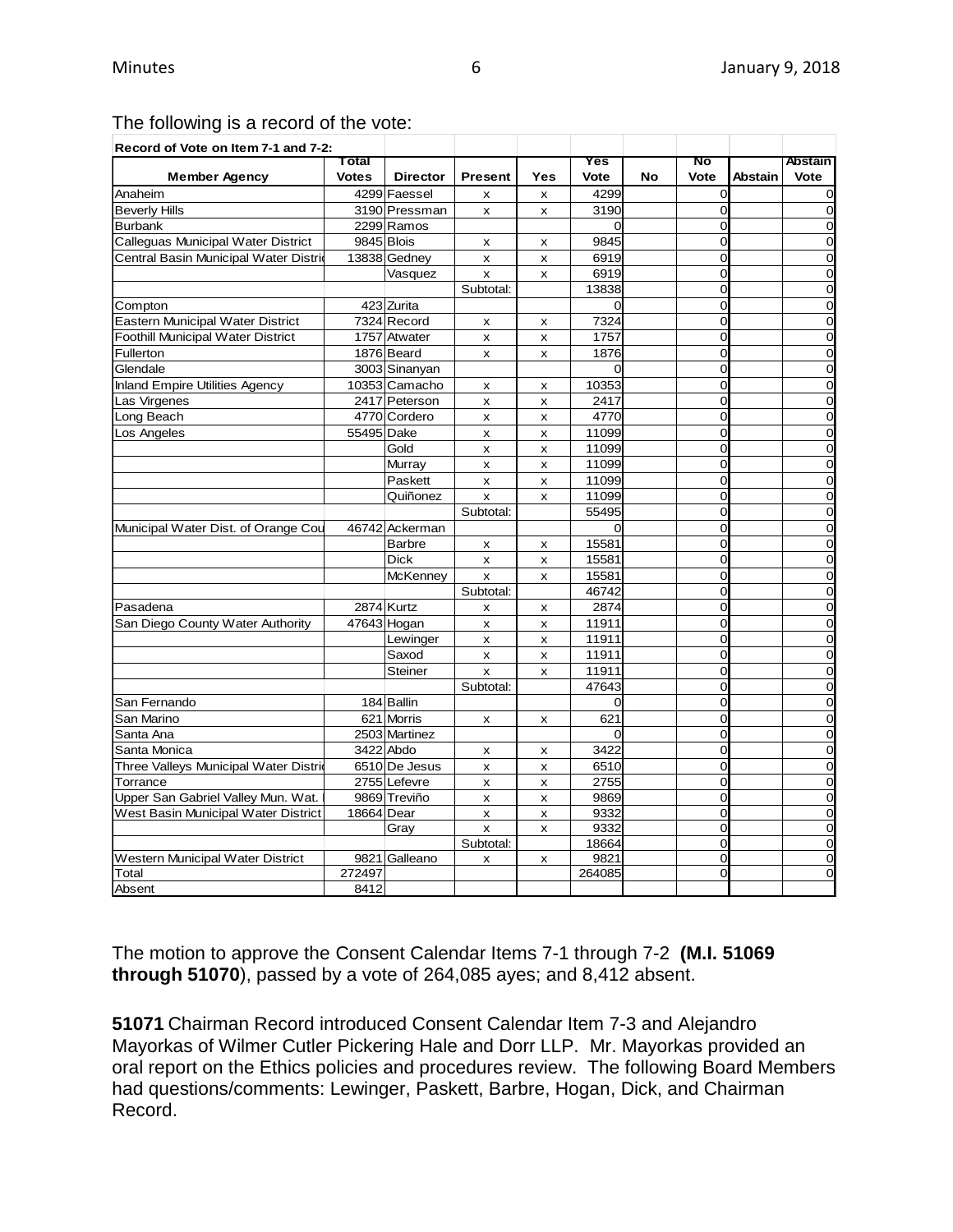Director Peterson moved, seconded by Director Beard, that the Board adopt the CEQA determination that the proposed action is not defined as a project and is not subject to CEQA, and authorize an increase in the maximum amount payable under contract for legal services with Wilmer Cutler Pickering Hale and Dorr LLP by \$400,000 to an amount not to exceed \$650,000, as set forth in Agenda Item 7-3 board letter.

Director Steiner moved a substitute motion, seconded by Director Quiñonez, that the Board adopt the CEQA determination that the proposed action is not defined as a project and is not subject to CEQA, and authorize an increase in the maximum amount payable under contract for legal services with Wilmer Cutler Pickering Hale and Dorr LLP by \$250,000 to an amount not to exceed \$500,000.

Chairman Record called for a vote to approve Consent Calendar Item 7-3 with the substitute motion. The following is a record of the vote: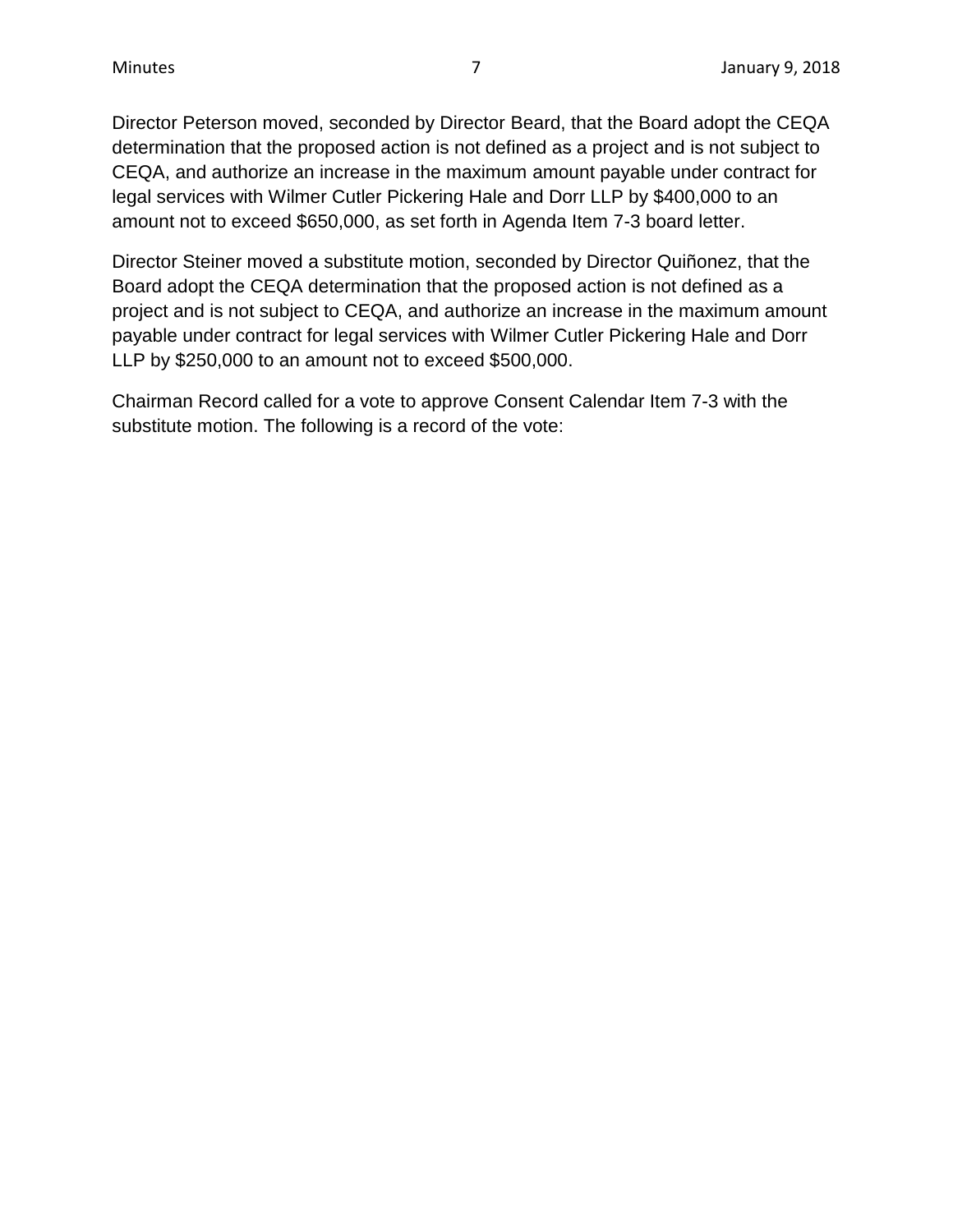| Record of Vote on Item 7-3:           |              |                 |                           |                           |                |                           |                |                |                |
|---------------------------------------|--------------|-----------------|---------------------------|---------------------------|----------------|---------------------------|----------------|----------------|----------------|
|                                       | Total        |                 |                           |                           | Yes            |                           | No             |                | <b>Abstain</b> |
| <b>Member Agency</b>                  | <b>Votes</b> | <b>Director</b> | <b>Present</b>            | Yes                       | Vote           | No                        | Vote           | <b>Abstain</b> | Vote           |
| Anaheim                               |              | 4299 Faessel    | X                         |                           | $\overline{0}$ | X                         | 4299           |                | $\Omega$       |
| <b>Beverly Hills</b>                  |              | 3190 Pressman   | x                         | x                         | 3190           |                           | $\Omega$       |                | $\mathbf 0$    |
| <b>Burbank</b>                        |              | 2299 Ramos      |                           |                           | $\Omega$       |                           | $\Omega$       |                | $\Omega$       |
| Calleguas Municipal Water District    |              | 9845 Blois      | x                         | X                         | 9845           |                           | 0              |                | 0              |
| Central Basin Municipal Water Distric |              | 13838 Gedney    | X                         | X                         | 6919           |                           | 0              |                | $\Omega$       |
|                                       |              | Vasquez         | x                         | X                         | 6919           |                           | 0              |                | 0              |
|                                       |              |                 | Subtotal:                 |                           | 13838          |                           | 0              |                | 0              |
| Compton                               |              | 423 Zurita      |                           |                           | $\overline{0}$ |                           | $\Omega$       |                | 0              |
| Eastern Municipal Water District      |              | 7324 Record     | x                         |                           | $\overline{0}$ | x                         | 7324           |                | $\Omega$       |
| Foothill Municipal Water District     |              | 1757 Atwater    | x                         |                           | $\mathbf 0$    | x                         | 1757           |                | $\mathbf 0$    |
| Fullerton                             |              | 1876 Beard      | X                         |                           | $\overline{0}$ | X                         | 1876           |                | $\mathbf 0$    |
| Glendale                              |              | 3003 Sinanyan   |                           |                           | $\Omega$       |                           | 0              |                | $\Omega$       |
| <b>Inland Empire Utilities Agency</b> |              | 10353 Camacho   | x                         | x                         | 10353          |                           | $\Omega$       |                | $\mathbf 0$    |
| Las Virgenes                          |              | 2417 Peterson   | x                         |                           | 0              | x                         | 2417           |                | $\mathbf 0$    |
| Long Beach                            |              | 4770 Cordero    | x                         | x                         | 4770           |                           | 0              |                | $\mathbf 0$    |
| Los Angeles                           | 55495 Dake   |                 | x                         | x                         | 11099          |                           | $\overline{0}$ |                | $\overline{0}$ |
|                                       |              | Gold            | X                         | X                         | 11099          |                           | $\Omega$       |                | $\Omega$       |
|                                       |              | Murray          | x                         | x                         | 11099          |                           | $\overline{0}$ |                | $\overline{0}$ |
|                                       |              | Paskett         | x                         | x                         | 11099          |                           | 0              |                | $\mathbf 0$    |
|                                       |              | Quiñonez        | x                         | X                         | 11099          |                           | $\Omega$       |                | $\Omega$       |
|                                       |              |                 | Subtotal:                 |                           | 55495          |                           | $\overline{0}$ |                | $\overline{0}$ |
| Municipal Water Dist. of Orange Cou   |              | 46742 Ackerman  |                           |                           | $\Omega$       |                           | $\Omega$       |                | 0              |
|                                       |              | <b>Barbre</b>   | x                         | X                         | 15581          |                           | $\Omega$       |                | $\Omega$       |
|                                       |              | <b>Dick</b>     | $\pmb{\times}$            | X                         | 15581          |                           | $\overline{0}$ |                | 0              |
|                                       |              | McKenney        | $\boldsymbol{\mathsf{x}}$ | x                         | 15581          |                           | $\Omega$       |                | 0              |
|                                       |              |                 | Subtotal:                 |                           | 46742          |                           | $\Omega$       |                | $\mathbf 0$    |
| Pasadena                              |              | 2874 Kurtz      | х                         |                           | 0              | x                         | 2874           |                | $\mathbf 0$    |
| San Diego County Water Authority      |              | 47643 Hogan     | X                         | X                         | 11911          |                           | 0              |                | $\overline{0}$ |
|                                       |              | Lewinger        | x                         | $\boldsymbol{\mathsf{x}}$ | 11911          |                           | $\Omega$       |                | $\overline{0}$ |
|                                       |              | Saxod           | x                         | X                         | 11911          |                           | $\Omega$       |                | $\Omega$       |
|                                       |              | Steiner         | x                         | X                         | 11911          |                           | $\Omega$       |                | $\Omega$       |
|                                       |              |                 | Subtotal:                 |                           | 47643          |                           | 0              |                | $\overline{0}$ |
| San Fernando                          |              | 184 Ballin      |                           |                           | 0              |                           | $\Omega$       |                | $\overline{0}$ |
| San Marino                            |              | 621 Morris      | x                         |                           | $\Omega$       | X                         | 621            |                | $\Omega$       |
| Santa Ana                             |              | 2503 Martinez   |                           |                           | $\overline{0}$ |                           | $\Omega$       |                | $\overline{0}$ |
| Santa Monica                          |              | 3422 Abdo       | x                         |                           | $\overline{0}$ | x                         | 3422           |                | $\mathbf 0$    |
| Three Valleys Municipal Water Distrio |              | 6510 De Jesus   | x                         | х                         | 6510           |                           | 0              |                | $\mathbf 0$    |
| Torrance                              |              | 2755 Lefevre    | X                         |                           | 0              | x                         | 2755           |                | $\overline{0}$ |
| Upper San Gabriel Valley Mun. Wat.    |              | 9869 Treviño    | X                         |                           | 0              | $\boldsymbol{\mathsf{x}}$ | 9869           |                | $\mathbf 0$    |
| West Basin Municipal Water District   | 18664 Dear   |                 | x                         |                           | $\overline{0}$ | X                         | 9332           |                | $\overline{0}$ |
|                                       |              | Gray            | x                         |                           | $\overline{0}$ | x                         | 9332           |                | $\overline{0}$ |
|                                       |              |                 | Subtotal:                 |                           | $\Omega$       |                           | 31288          |                | $\mathbf 0$    |
| Western Municipal Water District      |              | 9821 Galleano   | x                         | X                         | 9821           |                           | 0              |                | $\mathbf 0$    |
| Total                                 | 272497       |                 |                           |                           | 208207         |                           | 55878          |                | 0              |
| Absent                                | 8412         |                 |                           |                           |                |                           |                |                |                |

The motion to approve the substitute motion of Consent Calendar Item 7-3 passed by a vote of 208,207 ayes; and 55,878 noes; 8,412 absent.

**51072** Engineering and Operations Committee Chair Peterson moved, seconded by Director Dick, that the Board adopt the CEQA determination that the proposed actions was previously addressed in the certified 2017 Final PEIR, findings, Statement of Overriding Considerations, and Mitigation Monitoring and Reporting Program; and

- a. Appropriate \$16.45 million;
- b. Authorize preliminary design to rehabilitate PCCP portions of the Allen-McColloch Pipeline, Calabasas Feeder, Rialto Pipeline, and Sepulveda Feeder;
- c. Authorize agreement with Brown and Caldwell in an amount not to exceed \$2.0 million to provide engineering services for rehabilitation of the Allen-McColloch Pipeline;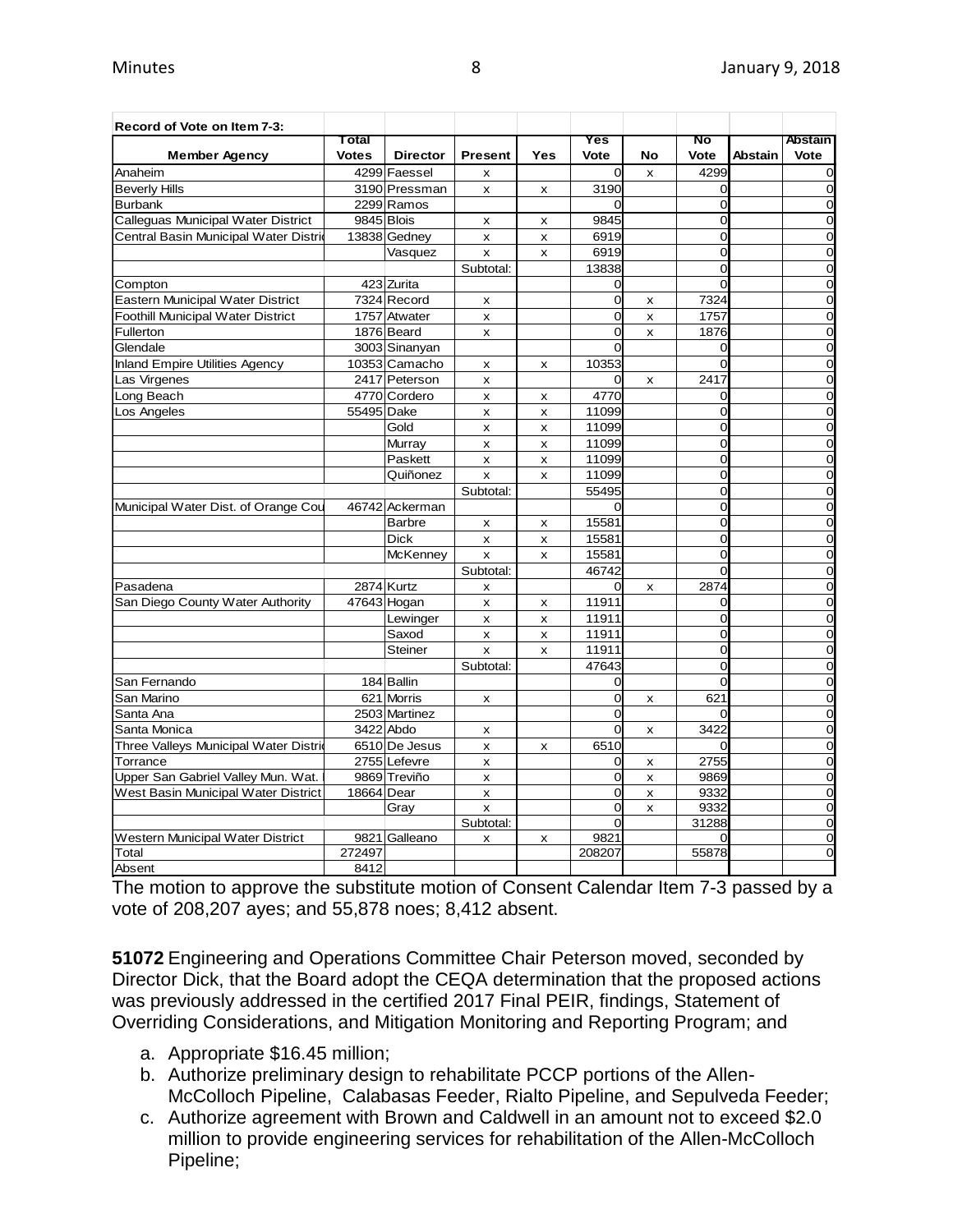- d. Authorize agreement with Black and Veatch Corporation, Inc. in an amount not to exceed \$2.9 million to provide engineering design services for rehabilitation of the Rialto Pipeline;
- e. Authorize agreement with HDR Engineering, Inc. in an amount not to exceed \$4.4 million to provide engineering design services for rehabilitation of the Sepulveda Feeder
- f. Authorize increase of \$150,000 to an agreement with Helix Environmental Planning, Inc., for a new not-to-exceed total of \$2.1 million, to provide environmental support, as set forth in Agenda Item 8-1 board letter.

The following is a record of the vote:

| Record of Vote on Item 8-1:              |              |                 |                |                           |          |    |                |                |                |
|------------------------------------------|--------------|-----------------|----------------|---------------------------|----------|----|----------------|----------------|----------------|
|                                          | Total        |                 |                |                           | Yes      |    | No             |                | Abstain        |
| <b>Member Agency</b>                     | <b>Votes</b> | <b>Director</b> | <b>Present</b> | Yes                       | Vote     | No | Vote           | <b>Abstain</b> | Vote           |
| Anaheim                                  |              | 4299 Faessel    | x              | X                         | 4299     |    | $\Omega$       |                | 0              |
| <b>Beverly Hills</b>                     |              | 3190 Pressman   | x              | X                         | 3190     |    | 0              |                | 0              |
| <b>Burbank</b>                           |              | 2299 Ramos      |                |                           | $\Omega$ |    | $\Omega$       |                | 0              |
| Calleguas Municipal Water District       |              | 9845 Blois      | x              | x                         | 9845     |    | O              |                | $\overline{0}$ |
| Central Basin Municipal Water Distric    |              | 13838 Gedney    | X              | $\boldsymbol{\mathsf{x}}$ | 6919     |    | $\Omega$       |                | $\overline{0}$ |
|                                          |              | Vasquez         | x              | X                         | 6919     |    | O              |                | $\overline{0}$ |
|                                          |              |                 | Subtotal:      |                           | 13838    |    | $\Omega$       |                | $\overline{0}$ |
| Compton                                  |              | 423 Zurita      |                |                           | $\Omega$ |    | $\overline{0}$ |                | $\overline{0}$ |
| Eastern Municipal Water District         |              | 7324 Record     | $\mathsf{x}$   | $\boldsymbol{\mathsf{x}}$ | 7324     |    | $\Omega$       |                | $\overline{0}$ |
| <b>Foothill Municipal Water District</b> |              | 1757 Atwater    | x              | X                         | 1757     |    | $\overline{O}$ |                | $\mathbf 0$    |
| Fullerton                                |              | 1876 Beard      | x              | x                         | 1876     |    | 0              |                | 0              |
| Glendale                                 |              | 3003 Sinanyan   |                |                           | $\Omega$ |    | 0              |                | $\mathbf 0$    |
| <b>Inland Empire Utilities Agency</b>    |              | 10353 Camacho   | x              | x                         | 10353    |    | 0              |                | $\overline{0}$ |
| Las Virgenes                             |              | 2417 Peterson   | x              | X                         | 2417     |    | O              |                | 0              |
| Long Beach                               |              | 4770 Cordero    | x              | X                         | 4770     |    | O              |                | 0              |
| Los Angeles                              | 55495 Dake   |                 | x              | x                         | 11099    |    | $\overline{O}$ |                | $\mathbf 0$    |
|                                          |              | Gold            | x              | $\boldsymbol{\mathsf{x}}$ | 11099    |    | $\Omega$       |                | 0              |
|                                          |              | Murray          | x              | $\pmb{\times}$            | 11099    |    | $\overline{O}$ |                | 0              |
|                                          |              | Paskett         | x              | X                         | 11099    |    | $\Omega$       |                | 0              |
|                                          |              | Quiñonez        | X              | $\pmb{\times}$            | 11099    |    | 0              |                | 0              |
|                                          |              |                 | Subtotal:      |                           | 55495    |    | Ō              |                | $\mathbf 0$    |
| Municipal Water Dist. of Orange Cou      |              | 46742 Ackerman  |                |                           | $\Omega$ |    | $\overline{O}$ |                | $\overline{0}$ |
|                                          |              | <b>Barbre</b>   | X              | X                         | 15581    |    | O              |                | 0              |
|                                          |              | <b>Dick</b>     | x              | x                         | 15581    |    | 0              |                | 0              |
|                                          |              | <b>McKenney</b> | x              | $\boldsymbol{\mathsf{x}}$ | 15581    |    | $\Omega$       |                | 0              |
|                                          |              |                 | Subtotal:      |                           | 46742    |    | $\Omega$       |                | 0              |
| Pasadena                                 |              | 2874 Kurtz      | X              |                           | $\Omega$ | X  | 2874           |                | 0              |
| San Diego County Water Authority         |              | 47643 Hogan     | x              | X                         | 11911    |    | 0              |                | 0              |
|                                          |              | Lewinger        | x              | X                         | 11911    |    | 0              |                | 0              |
|                                          |              | Saxod           | x              | x                         | 11911    |    | 0              |                | 0              |
|                                          |              | Steiner         | x              | x                         | 11911    |    | 0              |                | $\overline{0}$ |
|                                          |              |                 | Subtotal:      |                           | 47643    |    | 0              |                | 0              |
| San Fernando                             |              | 184 Ballin      |                |                           | 0        |    | $\Omega$       |                | 0              |
| San Marino                               |              | 621 Morris      | x              | X                         | 621      |    | 0              |                | $\mathbf 0$    |
| Santa Ana                                |              | 2503 Martinez   |                |                           | $\Omega$ |    | $\Omega$       |                | 0              |
| Santa Monica                             |              | 3422 Abdo       | x              | X                         | 3422     |    | 0              |                | $\mathbf 0$    |
| Three Valleys Municipal Water Distric    |              | 6510 De Jesus   | x              | X                         | 6510     |    | $\Omega$       |                | 0              |
| Torrance                                 |              | 2755 Lefevre    | X              | $\pmb{\times}$            | 2755     |    | 0              |                | 0              |
| Upper San Gabriel Valley Mun. Wat.       |              | 9869 Treviño    | x              | $\pmb{\times}$            | 9869     |    | 0              |                | $\mathbf 0$    |
| West Basin Municipal Water District      | 18664 Dear   |                 | X              | x                         | 9332     |    | O              |                | $\mathbf 0$    |
|                                          |              | Gray            | x              | x                         | 9332     |    | 0              |                | 0              |
|                                          |              |                 | Subtotal:      |                           | 18664    |    | O              |                | 0              |
| Western Municipal Water District         |              | 9821 Galleano   | x              | х                         | 9821     |    | $\Omega$       |                | 0              |
| Total                                    | 272497       |                 |                |                           | 261211   |    | 2874           |                | $\overline{0}$ |
| Absent                                   | 8412         |                 |                |                           |          |    |                |                |                |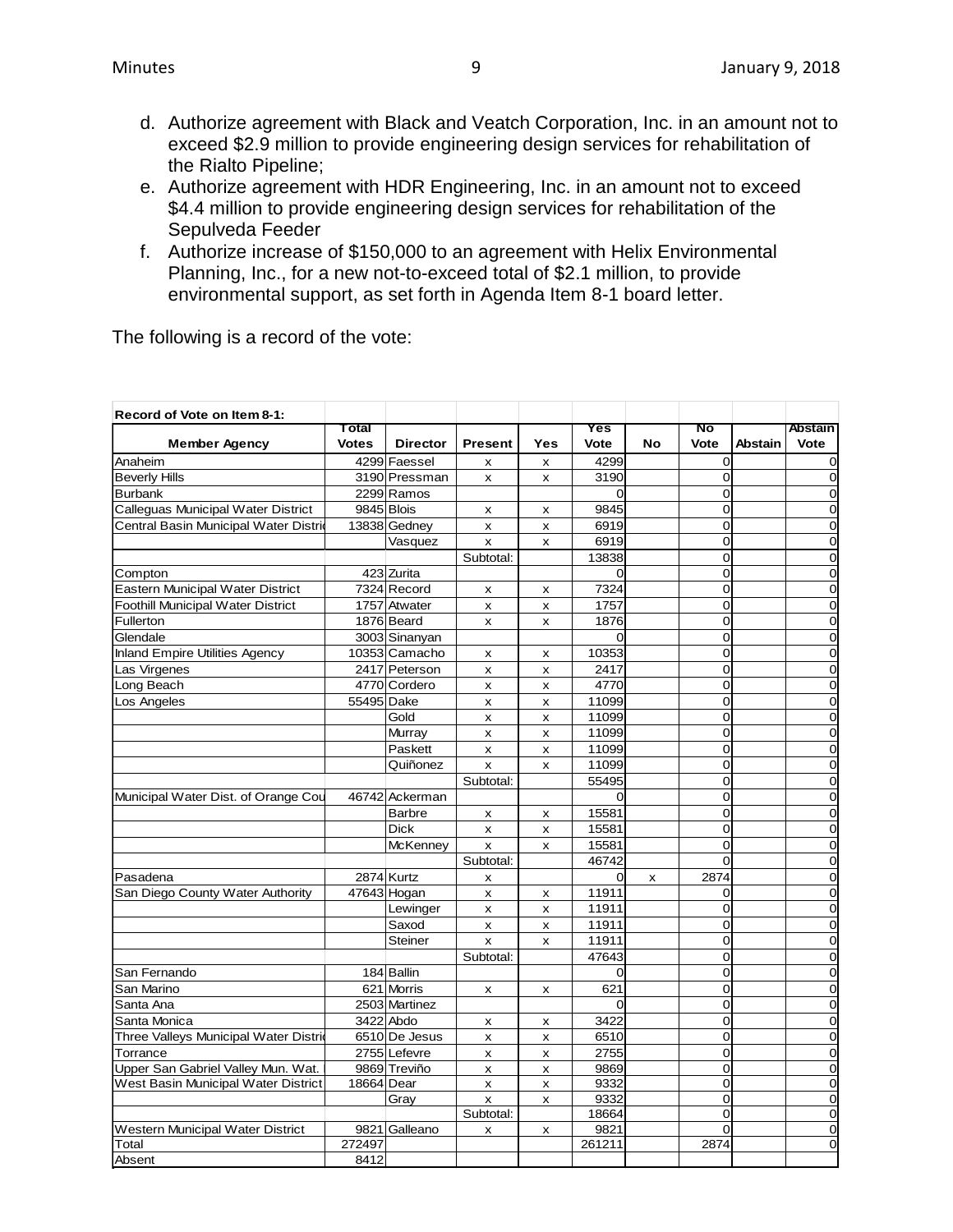The motion to approve Agenda Item 8-1, passed by a vote of 261,211 ayes; 2,874 noes; and 8,412 absent.

**51073** Engineering and Operations Committee Chair Peterson moved, seconded by Director Paskett, that the Board adopt the CEQA determination that the proposed actions have been previously addressed in the certified Final EIRs and related documents and that no further environmental analysis or documentation is required, and

- a. Appropriate \$4.1 million;
- b. Authorize final design of seismic upgrades and building improvements for three buildings at the La Verne site;
- c. Authorize agreement with IBI Group in an amount not to exceed \$630,000; and
- d. Authorize agreement with La Cañada Design Group, Inc. in an amount not to exceed \$950,000, as set forth in Agenda Item 8-2 board letter.

The following is a record of the vote: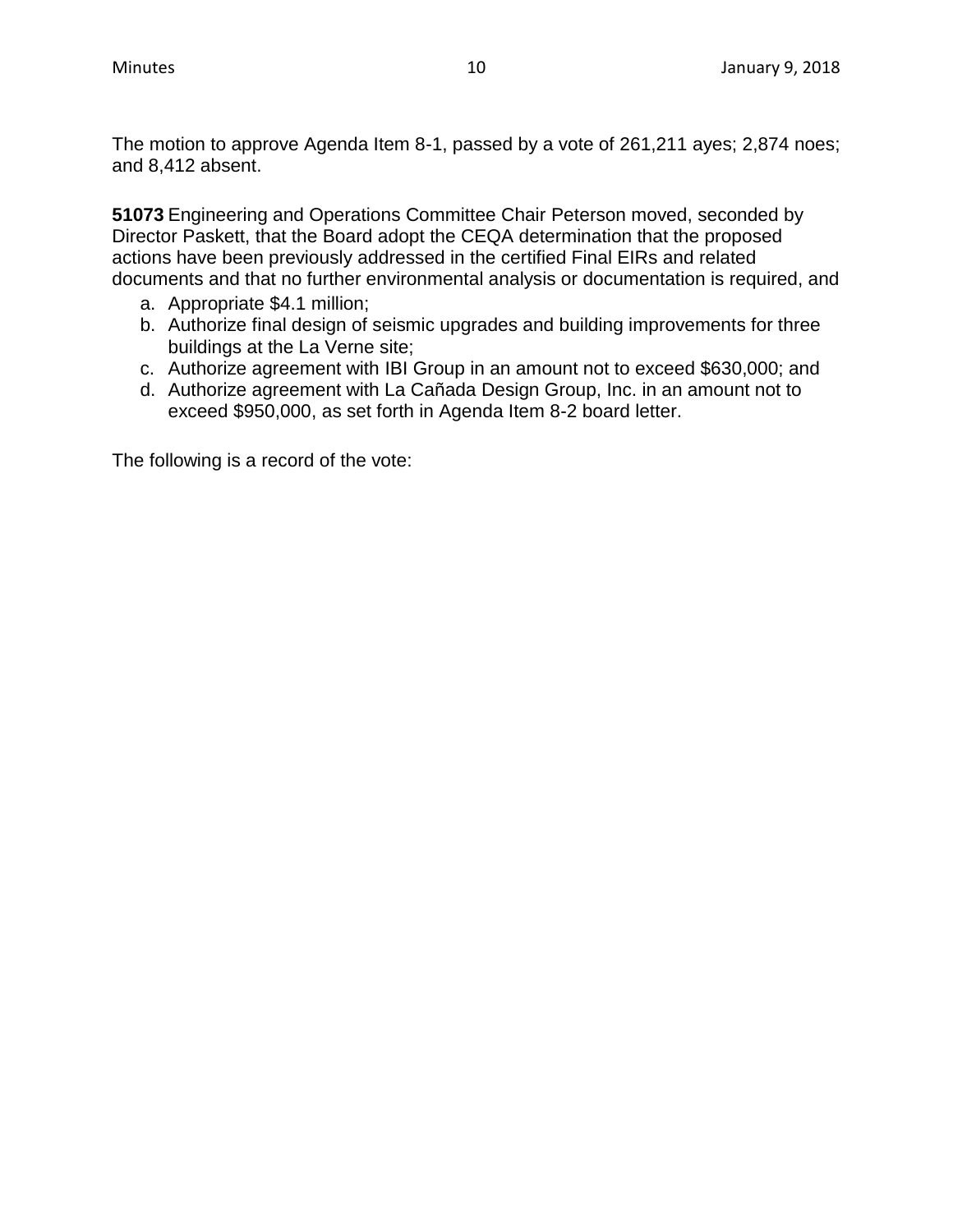| Record of Vote on Item 8-2:              |                       |                 |                           |                           |                   |    |                                  |                |                        |
|------------------------------------------|-----------------------|-----------------|---------------------------|---------------------------|-------------------|----|----------------------------------|----------------|------------------------|
| <b>Member Agency</b>                     | Total<br><b>Votes</b> | <b>Director</b> | <b>Present</b>            | Yes                       | Yes<br>Vote       | No | No<br>Vote                       | <b>Abstain</b> | <b>Abstain</b><br>Vote |
| Anaheim                                  |                       | 4299 Faessel    |                           |                           | 4299              |    | $\Omega$                         |                | $\mathbf 0$            |
| <b>Beverly Hills</b>                     |                       | 3190 Pressman   | X<br>x                    | X<br>X                    | 3190              |    | O                                |                | $\mathbf 0$            |
| <b>Burbank</b>                           |                       | 2299 Ramos      |                           |                           | $\Omega$          |    | $\overline{0}$                   |                | $\overline{O}$         |
| Calleguas Municipal Water District       | 9845 Blois            |                 |                           |                           | 9845              |    | $\Omega$                         |                | $\mathbf 0$            |
| Central Basin Municipal Water Distric    |                       | 13838 Gedney    | х                         | x                         | 6919              |    | $\overline{0}$                   |                | $\mathbf 0$            |
|                                          |                       |                 | $\pmb{\times}$            | $\pmb{\times}$            |                   |    | 0                                |                |                        |
|                                          |                       | Vasquez         | x                         | X                         | 6919              |    |                                  |                | $\mathbf 0$            |
|                                          |                       | 423 Zurita      | Subtotal:                 |                           | 13838<br>$\Omega$ |    | $\overline{O}$<br>$\overline{O}$ |                | o<br>o                 |
| Compton                                  |                       |                 |                           |                           |                   |    |                                  |                |                        |
| <b>Eastern Municipal Water District</b>  |                       | 7324 Record     | X                         | x                         | 7324              |    | $\Omega$                         |                | $\mathbf 0$            |
| <b>Foothill Municipal Water District</b> |                       | 1757 Atwater    | X                         | X                         | 1757              |    | O                                |                | $\mathbf 0$            |
| Fullerton                                |                       | 1876 Beard      | $\pmb{\times}$            | X                         | 1876              |    | O                                |                | o                      |
| Glendale                                 |                       | 3003 Sinanyan   |                           |                           | $\Omega$          |    | 0                                |                | $\mathbf 0$            |
| <b>Inland Empire Utilities Agency</b>    |                       | 10353 Camacho   | x                         | x                         | 10353             |    | $\overline{O}$                   |                | $\mathbf 0$            |
| Las Virgenes                             |                       | 2417 Peterson   | X                         | X                         | 2417              |    | $\overline{0}$                   |                | $\mathbf 0$            |
| Long Beach                               |                       | 4770 Cordero    | X                         | $\pmb{\times}$            | 4770              |    | $\overline{O}$                   |                | o                      |
| Los Angeles                              | 55495 Dake            |                 | x                         | x                         | 11099             |    | $\overline{O}$                   |                | $\mathbf 0$            |
|                                          |                       | Gold            | X                         | X                         | 11099             |    | $\Omega$                         |                | $\mathbf 0$            |
|                                          |                       | Murray          | x                         | $\pmb{\times}$            | 11099             |    | O                                |                | $\mathbf 0$            |
|                                          |                       | Paskett         | X                         | X                         | 11099             |    | $\overline{O}$                   |                | $\overline{0}$         |
|                                          |                       | Quiñonez        | x                         | $\boldsymbol{\mathsf{x}}$ | 11099             |    | 0                                |                | $\mathbf 0$            |
|                                          |                       |                 | Subtotal:                 |                           | 55495             |    | $\overline{0}$                   |                | $\mathbf 0$            |
| Municipal Water Dist. of Orange Cou      |                       | 46742 Ackerman  |                           |                           | $\Omega$          |    | $\Omega$                         |                | $\overline{0}$         |
|                                          |                       | <b>Barbre</b>   | x                         | $\pmb{\times}$            | 15581             |    | 0                                |                | $\mathbf 0$            |
|                                          |                       | <b>Dick</b>     | X                         | x                         | 15581             |    | $\overline{O}$                   |                | o                      |
|                                          |                       | <b>McKenney</b> | $\mathsf{x}$              | x                         | 15581             |    | 0                                |                | $\mathbf 0$            |
|                                          |                       |                 | Subtotal:                 |                           | 46742             |    | $\overline{O}$                   |                | $\overline{0}$         |
| Pasadena                                 |                       | 2874 Kurtz      | x                         | X                         | 2874              |    | O                                |                | $\mathbf 0$            |
| San Diego County Water Authority         |                       | 47643 Hogan     | $\boldsymbol{\mathsf{x}}$ | $\boldsymbol{\mathsf{x}}$ | 11911             |    | $\overline{0}$                   |                | $\mathbf 0$            |
|                                          |                       | Lewinger        | X                         | $\mathsf{x}$              | 11911             |    | $\overline{O}$                   |                | $\mathbf 0$            |
|                                          |                       | Saxod           | X                         | X                         | 11911             |    | $\overline{0}$                   |                | $\mathbf 0$            |
|                                          |                       | <b>Steiner</b>  | x                         | $\boldsymbol{\mathsf{x}}$ | 11911             |    | $\Omega$                         |                | $\mathbf 0$            |
|                                          |                       |                 | Subtotal:                 |                           | 47643             |    | $\overline{0}$                   |                | $\mathbf 0$            |
| San Fernando                             |                       | 184 Ballin      |                           |                           | $\Omega$          |    | 0                                |                | $\mathbf 0$            |
| San Marino                               |                       | 621 Morris      | X                         | X                         | 621               |    | $\Omega$                         |                | $\mathbf 0$            |
| Santa Ana                                |                       | 2503 Martinez   |                           |                           | $\Omega$          |    | $\overline{O}$                   |                | $\overline{0}$         |
| Santa Monica                             |                       | 3422 Abdo       | X                         | X                         | 3422              |    | 0                                |                | $\mathbf 0$            |
| Three Valleys Municipal Water Distric    |                       | 6510 De Jesus   | X                         | X                         | 6510              |    | 0                                |                | $\mathbf 0$            |
| Torrance                                 |                       | 2755 Lefevre    | $\pmb{\times}$            | $\pmb{\times}$            | 2755              |    | $\Omega$                         |                | $\overline{0}$         |
| Upper San Gabriel Valley Mun. Wat.       |                       | 9869 Treviño    | X                         | X                         | 9869              |    | 0                                |                | $\mathbf 0$            |
| West Basin Municipal Water District      | 18664 Dear            |                 | x                         | $\pmb{\times}$            | 9332              |    | $\overline{O}$                   |                | o                      |
|                                          |                       | Gray            | X                         | X                         | 9332              |    | $\overline{0}$                   |                | o                      |
|                                          |                       |                 | Subtotal:                 |                           | 18664             |    | 0                                |                | $\mathbf 0$            |
| Western Municipal Water District         |                       | 9821 Galleano   | X                         | $\boldsymbol{\mathsf{x}}$ | 9821              |    | $\overline{0}$                   |                | $\mathbf 0$            |
| Total                                    | 272497                |                 |                           |                           | 264085            |    | $\Omega$                         |                | $\mathbf 0$            |
| Absent                                   | 8412                  |                 |                           |                           |                   |    |                                  |                |                        |

The motion to approve Agenda Item 8-2, passed by a vote of 264,085 ayes; and 8,412 absent.

**51074** Engineering and Operations Committee Chair Peterson moved, seconded by Director Paskett, adopt the CEQA determination that the proposed actions are categorically exempt, and

- a. Appropriate \$2.1 million;
- b. Authorize design and construction to refurbish the generator at Valley View Hydroelectric Plant; and
- c. Authorize preliminary design to rehabilitate auxiliary systems at that facility, as set forth in agenda Item 8-3 board letter.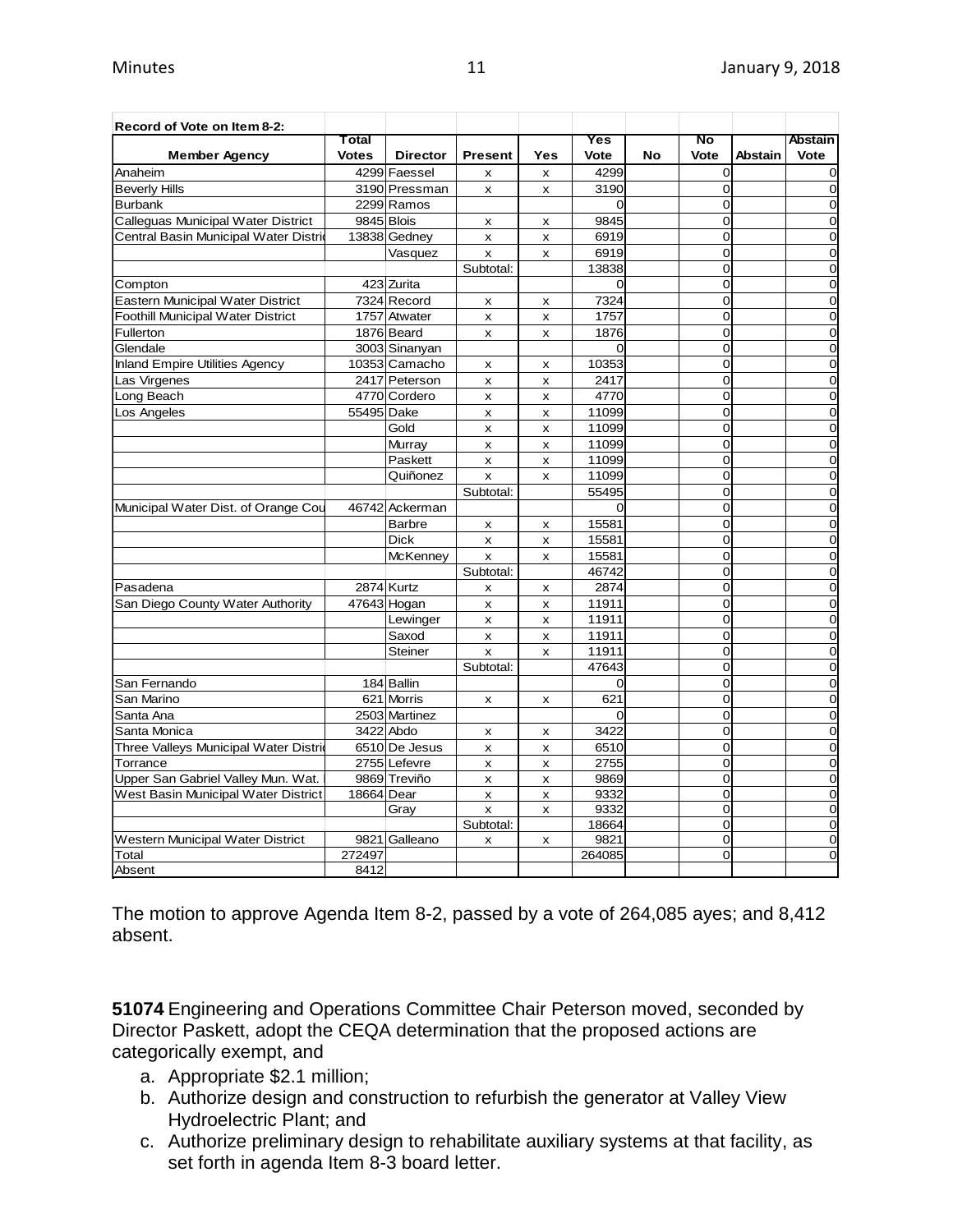| Record of Vote on Item 8-3:              |              |                 |                           |                           |                |    |                |         |                |
|------------------------------------------|--------------|-----------------|---------------------------|---------------------------|----------------|----|----------------|---------|----------------|
|                                          | Total        |                 |                           |                           | Yes            |    | No             |         | <b>Abstain</b> |
| <b>Member Agency</b>                     | <b>Votes</b> | <b>Director</b> | <b>Present</b>            | Yes                       | Vote           | No | Vote           | Abstain | Vote           |
| Anaheim                                  |              | 4299 Faessel    | x                         | x                         | 4299           |    | $\overline{0}$ |         | 0              |
| <b>Beverly Hills</b>                     |              | 3190 Pressman   | X                         | X                         | 3190           |    | $\overline{0}$ |         | 0              |
| <b>Burbank</b>                           |              | 2299 Ramos      |                           |                           | $\overline{0}$ |    | $\overline{0}$ |         | $\mathbf 0$    |
| Calleguas Municipal Water District       |              | 9845 Blois      | x                         | x                         | 9845           |    | $\mathbf 0$    |         | $\mathbf 0$    |
| Central Basin Municipal Water Distri     |              | 13838 Gedney    | X                         | $\boldsymbol{\mathsf{x}}$ | 6919           |    | $\Omega$       |         | $\Omega$       |
|                                          |              | Vasquez         | X                         | x                         | 6919           |    | $\overline{0}$ |         | $\overline{0}$ |
|                                          |              |                 | Subtotal:                 |                           | 13838          |    | 0              |         | 0              |
| Compton                                  |              | 423 Zurita      |                           |                           | 0              |    | $\overline{0}$ |         | 0              |
| <b>Eastern Municipal Water District</b>  |              | 7324 Record     | x                         | x                         | 7324           |    | $\overline{0}$ |         | $\overline{0}$ |
| <b>Foothill Municipal Water District</b> |              | 1757 Atwater    | $\mathsf{x}$              | $\mathsf{x}$              | 1757           |    | $\Omega$       |         | $\overline{0}$ |
| Fullerton                                |              | 1876 Beard      | x                         | x                         | 1876           |    | $\overline{0}$ |         | $\overline{0}$ |
| Glendale                                 |              | 3003 Sinanyan   |                           |                           | $\Omega$       |    | $\overline{0}$ |         | $\overline{0}$ |
| <b>Inland Empire Utilities Agency</b>    |              | 10353 Camacho   | x                         | x                         | 10353          |    | $\overline{0}$ |         | $\overline{0}$ |
| Las Virgenes                             |              | 2417 Peterson   | x                         | x                         | 2417           |    | $\overline{0}$ |         | $\overline{0}$ |
| Long Beach                               |              | 4770 Cordero    | X                         | x                         | 4770           |    | $\overline{0}$ |         | $\overline{0}$ |
| Los Angeles                              | 55495 Dake   |                 | $\pmb{\times}$            | $\pmb{\times}$            | 11099          |    | 0              |         | $\mathbf 0$    |
|                                          |              | Gold            | x                         | $\mathsf{x}$              | 11099          |    | $\overline{0}$ |         | $\overline{0}$ |
|                                          |              | Murray          | $\pmb{\times}$            | $\pmb{\times}$            | 11099          |    | $\overline{0}$ |         | $\overline{0}$ |
|                                          |              | Paskett         | x                         | x                         | 11099          |    | $\overline{0}$ |         | $\overline{0}$ |
|                                          |              | Quiñonez        | X                         | x                         | 11099          |    | $\overline{0}$ |         | $\overline{0}$ |
|                                          |              |                 | Subtotal:                 |                           | 55495          |    | $\overline{0}$ |         | $\overline{0}$ |
| Municipal Water Dist. of Orange Cou      |              | 46742 Ackerman  |                           |                           | $\Omega$       |    | $\Omega$       |         | 0              |
|                                          |              | <b>Barbre</b>   | x                         | x                         | 15581          |    | 0              |         | 0              |
|                                          |              | Dick            | $\pmb{\times}$            | x                         | 15581          |    | $\overline{O}$ |         | $\mathbf 0$    |
|                                          |              | McKenney        | x                         | X                         | 15581          |    | $\mathbf 0$    |         | $\mathbf 0$    |
|                                          |              |                 | Subtotal:                 |                           | 46742          |    | $\overline{0}$ |         | $\overline{0}$ |
| Pasadena                                 |              | 2874 Kurtz      | X                         | x                         | 2874           |    | $\overline{0}$ |         | $\overline{0}$ |
| San Diego County Water Authority         |              | 47643 Hogan     | X                         | $\pmb{\times}$            | 11911          |    | $\mathbf 0$    |         | $\mathbf 0$    |
|                                          |              | Lewinger        | X                         | x                         | 11911          |    | $\overline{O}$ |         | $\overline{0}$ |
|                                          |              | Saxod           | X                         | x                         | 11911          |    | $\Omega$       |         | $\mathbf 0$    |
|                                          |              | <b>Steiner</b>  | x                         | $\pmb{\times}$            | 11911          |    | $\overline{0}$ |         | 0              |
|                                          |              |                 | Subtotal:                 |                           | 47643          |    | 0              |         | $\overline{0}$ |
| San Fernando                             |              | 184 Ballin      |                           |                           | 0              |    | 0              |         | $\mathbf 0$    |
| San Marino                               |              | 621 Morris      | $\boldsymbol{\mathsf{x}}$ | x                         | 621            |    | $\overline{0}$ |         | $\overline{0}$ |
| Santa Ana                                |              | 2503 Martinez   |                           |                           | $\Omega$       |    | $\overline{0}$ |         | $\overline{0}$ |
| Santa Monica                             |              | 3422 Abdo       | x                         | x                         | 3422           |    | $\mathbf 0$    |         | $\mathbf 0$    |
| Three Valleys Municipal Water Distric    |              | 6510 De Jesus   | x                         | x                         | 6510           |    | $\overline{O}$ |         | $\overline{O}$ |
| Torrance                                 |              | 2755 Lefevre    | x                         | $\pmb{\times}$            | 2755           |    | $\Omega$       |         | $\mathbf 0$    |
| Upper San Gabriel Valley Mun. Wat.       |              | 9869 Treviño    | x                         | x                         | 9869           |    | $\overline{O}$ |         | $\overline{0}$ |
| West Basin Municipal Water District      | 18664 Dear   |                 | x                         | $\pmb{\times}$            | 9332           |    | $\overline{0}$ |         | $\overline{0}$ |
|                                          |              | Gray            | $\boldsymbol{\mathsf{x}}$ | x                         | 9332           |    | $\overline{0}$ |         | $\overline{0}$ |
|                                          |              |                 | Subtotal:                 |                           | 18664          |    | $\mathbf 0$    |         | $\mathbf 0$    |
| Western Municipal Water District         |              | 9821 Galleano   | x                         | x                         | 9821           |    | $\overline{0}$ |         | 0              |
| Total                                    | 272497       |                 |                           |                           | 264085         |    | $\Omega$       |         | $\mathbf 0$    |
| Absent                                   | 8412         |                 |                           |                           |                |    |                |         |                |

# The following is a record of the vote:

The motion to approve Agenda Item 8-3 passed by a vote of 264,085 ayes; and 8,412 absent.

Dir. Kurtz made an announcement introducing Mr. Mitchell Dion, Assistant General Manager at Pasadena Water and Power.

**50858** Board Chairman Record asked if there were questions or need for discussion for Board Information Item 9-1. No requests were made.